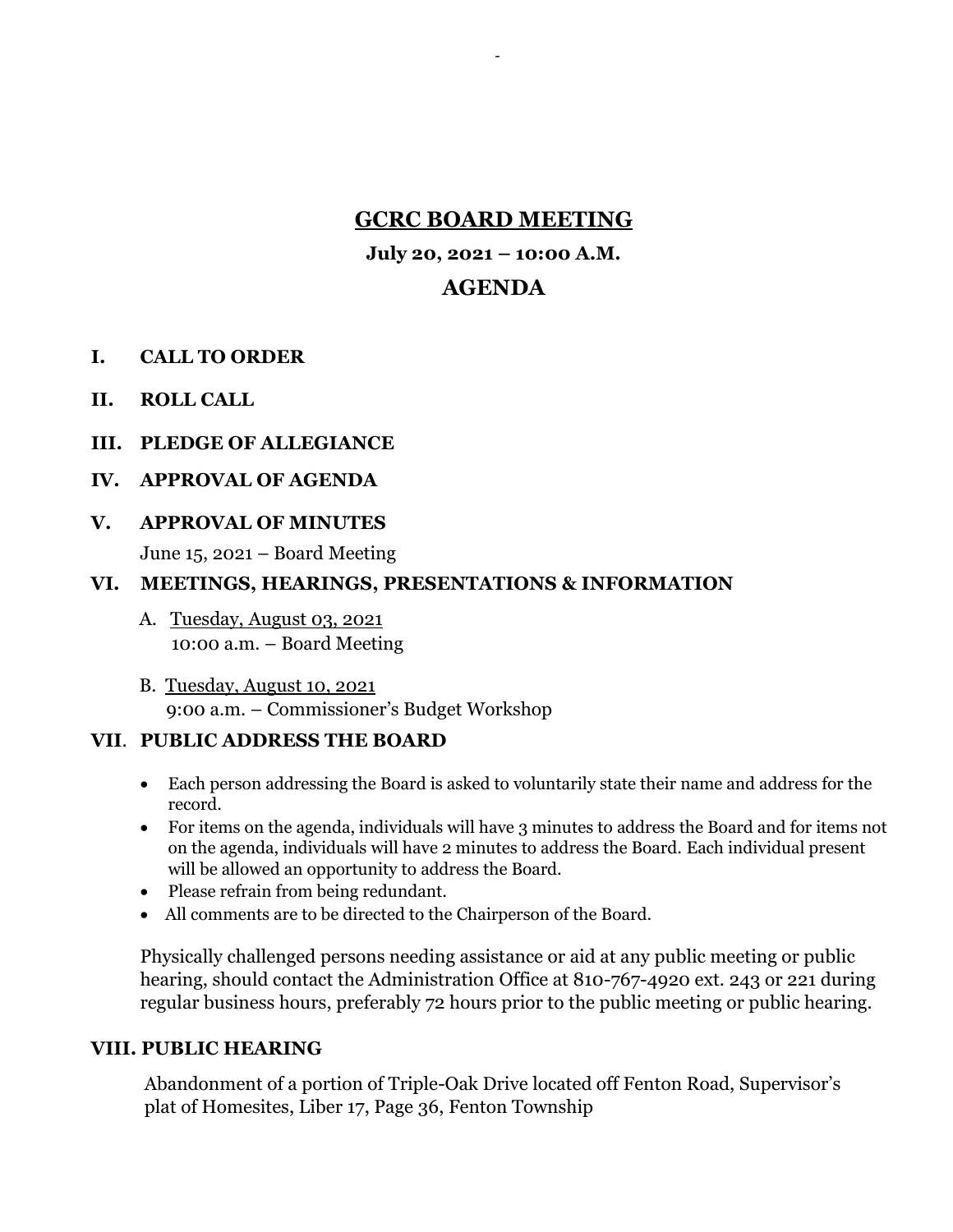#### **GCRC BOARD MEETING AGENDA July 20, 2021 Page 2**

#### **IX. CORRESPONDENCE**

#### **A. Incoming**

1. Letter correspondence from Mr. Scott Bennett, Grand Blanc Township Supervisor, regarding signage and a temporary traffic control order for the Ally Challenge Senior PGA Golf Tournament – attached. (No Board action required.)

### **B. Outgoing**

None.

**C. Internal**

None.

**D. Information**

None.

# **X. BOARD OF COMMISSIONERS' DECISIONS**

# **A. Discussion**

- 1. Abandonment of a portion of Triple-Oak Drive located off Fenton Road as shown in the recorded Supervisor's plat of Homesites, Liber 17, Page 36, Fenton Township – attached.
- 2. MDOT Contract No., 21-5233 Rehabilitation of Mt. Morris Road from Elms Road to Linden Road and Mill Road from Beecher Road to Flushing Road in Flint Charter Township – attached.
- 3. Complaint for revising plats to relocate and vacate road right of way, Enid Boulevard, Section 14, Fenton Township - attached.
- 4. Temporary Traffic Control Order, Ally Challenge Senior PGA Golf Tournament attached.
- 5. Addendum to Purchase Order #83935 to W.W. Williams for Allison Transmission Parts - attached.
- 6. Issuance of a Purchase Order to Wirt Saginaw Stone Dock for 23A Limestone attached.